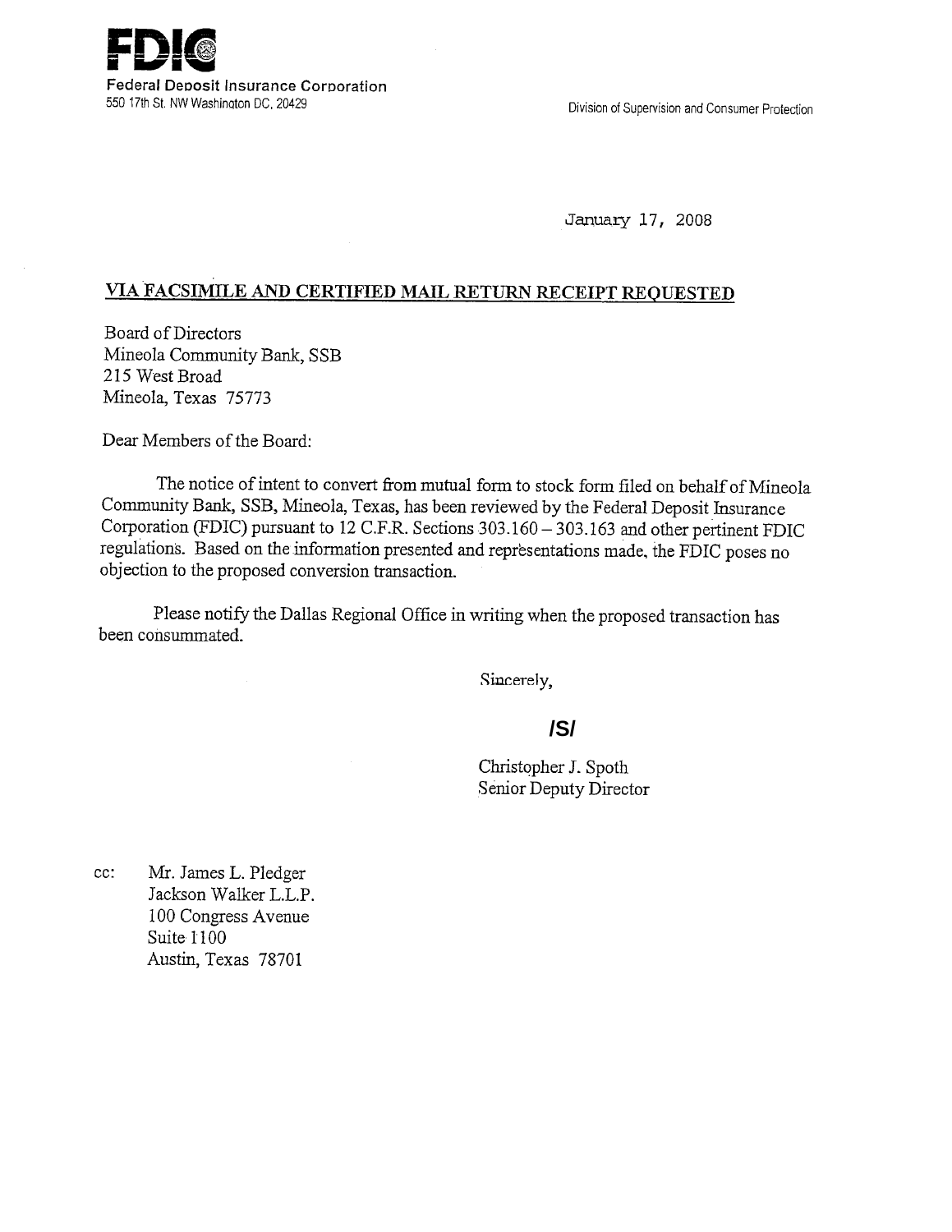## FEDERAL DEPOSIT INSURANCE CORPORATION

Mineola Community Bank, SSB Mineola, Wood County, Texas

Application for Consent to Merge

## ORDER AND BASIS FOR CORPORATION APPROVAL

Pursuant to Section 18(c) and other provisions of the Federal Deposit Insurance Act (FDI Act), an application has been filed on behalf of Mineola Community Bank, SSB, Mineola, Wood County, Texas, (Mutual Institution), currently a state-chartered mutually-owned savings bank with total assets of \$132,713,000 and total deposits of \$87,413,000 as of September 30, 2007, for the FDIC's consent to merge with Mineola Interim Bank (Stock Bank), SSB, Mineola, Texas, a proposed new state-chartered stock bank, the Resultant Bank.

The transaction is to effect the Mutual Institution's plan of reorganization which, solely to facilitate such undertaking, provides for:

- Mutual Institution will organize an interim stock savings bank as a wholly-owned subsidiary ("Mineola Interim One");
- Mineola Interim One will organize an interim stock savings bank as a wholly-owned subsidiary ("Mineola Interim Two");
- Mineola Interim One will organize the Stock Holding Company ("Mineola Community") Financial Group, Inc." or "MCFG") as a separate wholly-owned subsidiary;
- Mutual Institution will exchange its charter for that of a Texas stock savings bank charter, becoming Stock Bank.
- Interim One will cancel its outstanding shares and exchange its charter for a mutual holding company charter to become the Mutual Holding Company ("Mineola Community Mutual Holding Company'' or "MCMHC");
- Interim Two will merge with and into Stock Bank, with Stock Bank surviving as a subsidiary of MCMHC; and
- The Mutual Holding Company will transfer all of the outstanding shares of Stock Bank to MCFG, and Stock Bank will become a wholly-owned subsidiary of MCFG.

At the conclusion of the reorganization, the deposits of the Mutual Institution will continue to be insured under the Deposit Insurance Fund. Applications for the establishment of a Mutual Holding Company and a Stock Holding Company have been approved by the Federal Reserve Bank of Dallas. In addition, the application for Mutual Institution to reorganize into a multi-tiered holding company structure, and the notice of conversion are being evaluated by the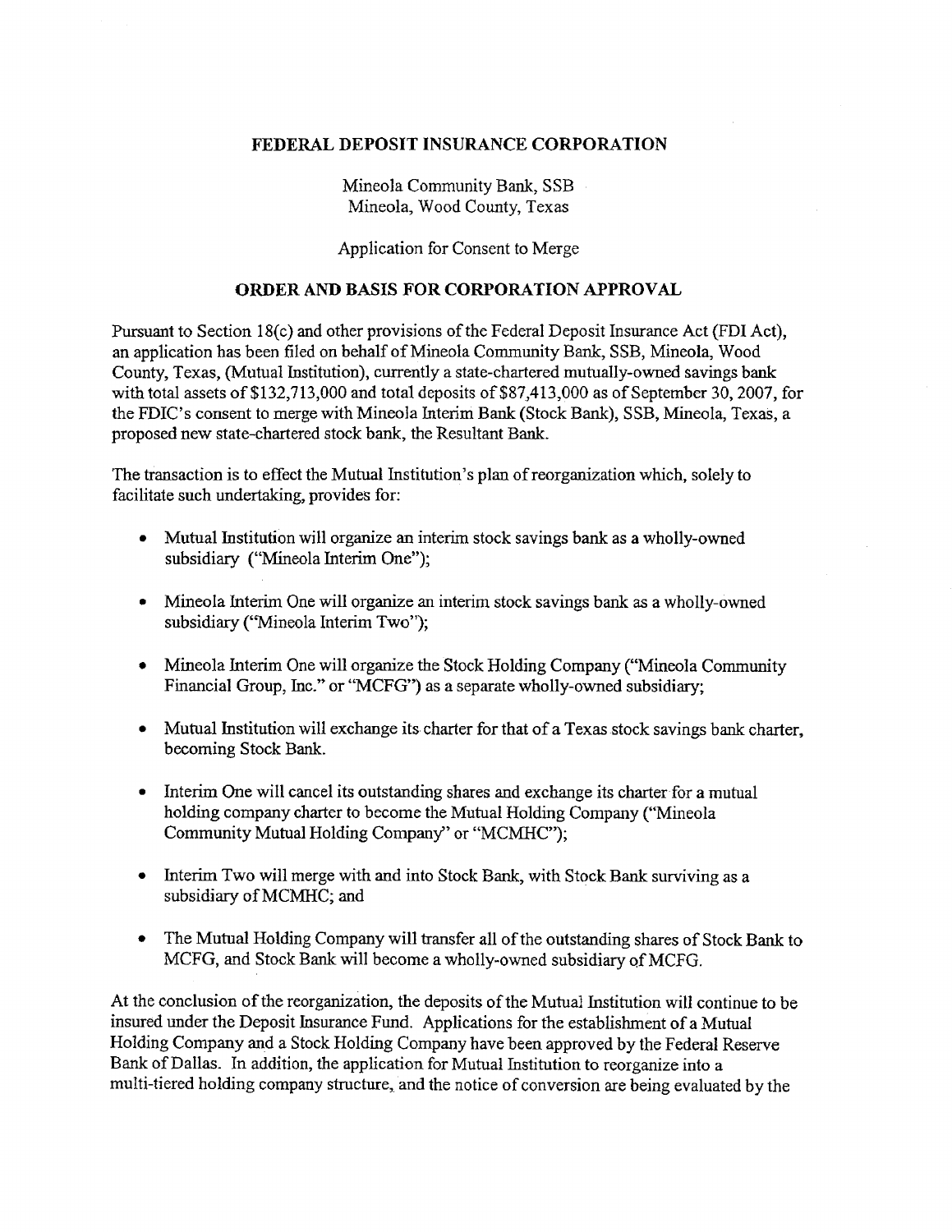Texas Department of Savings and Mortgage Lending. Following the consummation of the merger, the Resultant Bank will operate the same business, with the same management, and at the same locations now being served by the Mutual Institution. The proposed transaction, per se, will not alter the competitive structure of banking in the market served by the Mutual Institution. The Resultant Bank's principal office will continue to be located at 215 West Broad, Mineola, Wood County, Texas.

Notice of the proposed transaction, in a form approved by the FDIC, has been published pursuant to the FDI Act. A review of available information, including the Community Reinvestment Act (CRA) Statement of the Mutual Institution, disclosed no inconsistencies with the purposes of the CRA. The resultant institution is expected to continue to meet the credit needs of its entire community, consistent with the safe and sound operation of the institution.

In connection with the merger application, the FDIC has taken into consideration the financial and managerial resources and prospects of the proponent banks and the Resultant Bank, the convenience and needs of the community to be served, and the competitive nature of the proposed transaction. The FDIC has also taken into consideration the effectiveness of the insured depository institutions involved in the proposed merger transaction in combating money-laundering activities.

Having found favorably on all statutory factors, it is the FDIC's judgment that the application should be and is hereby approved, subject to the following conditions, some of which are continuing in nature:

- 1. That the proposed conversion shall be approved by a vote of at least a majority of Mineola Community Bank, SSB's depositors and, as reasonably determined by Mineola Community Bank, SSB's directors, other stakeholders of the bank who are entitled to vote on the conversion, unless Texas state law requires a higher percentage, in which case the higher percentage shall be used;
- 2. That unless prior notice is provided to and non-objection is received from the FDIC, no shares of the stock of Mineola Community Bank, SSB shall be sold, transferred, or otherwise disposed of, to any persons (including any Employee Stock Ownership Plan) other than MCMHC, and thereafter, MCFG, as contributed by MCMHC;
- 3. That prior to a sale, transfer, or other disposition of any shares of MCFG, by MCMHC to any person (including any Employee Stock Ownership Plan), or a conversion of MCMHC to stock form, Mineola Community Bank, SSB will provide written notification to the FDIC and provide the FDIC with copies of all documents filed with state and federal banking and/or securities regulators in connection with any such sale, transfer, disposition, or conversion.
- 4. That should any shares of stock of Mineola Community Bank, SSB or MCFG be issued to persons other than the MCMHC, any dividends waived by MCMHC must be retained by MCFG or Mineola Community Bank, SSB and segregated, earmarked, or otherwise identified on its books and records; such amounts must be taken into account in any